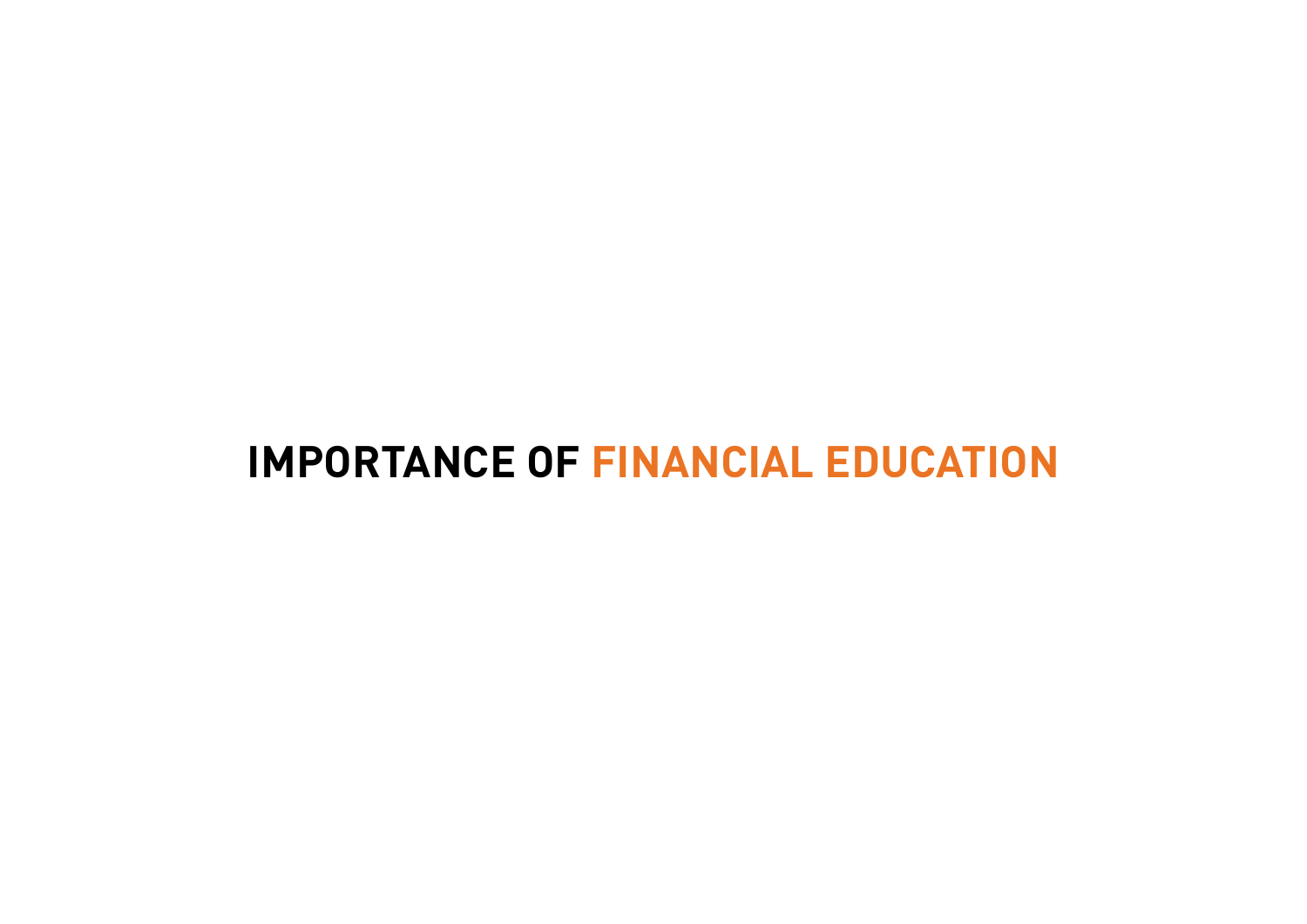# **Table of contents**

Foreword **Share our Passion!** 4

**Executive summary** 7

**Importance of financial education** 10 People lack financial competencies 11 Education on top of regulation 14

**European Money Week** 18

### A case study **How financial education can be implemented** 21

History of financial education in the Netherlands 22 National strategy on financial education 24 Best practices 26

- National Money Week 26
- Pension3day 27
- Challenges 28
- Responsibility 28
- Influencing behaviour 29

### **Conclusions and recommendations** 31

- Conclusions 32
- Recommendations 34
- **References** 36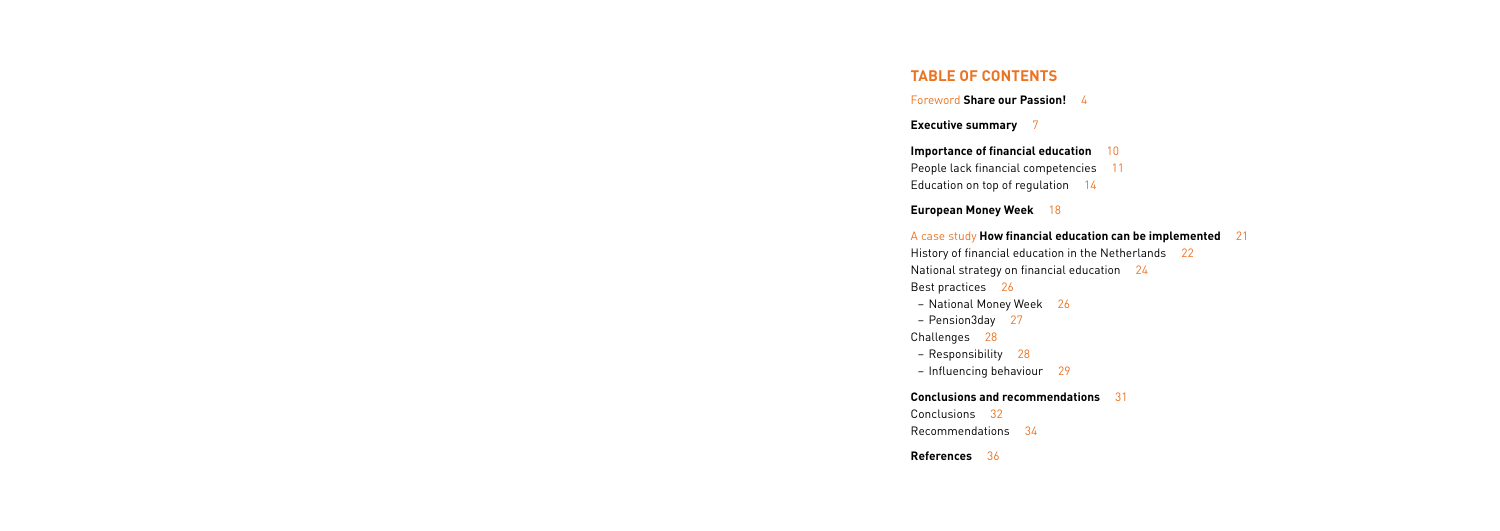

It is easy to be passionate about financial education. When you look at the potential it is clear that there are tangible benefits for many. Financial education is about helping people make well-informed choices, about encouraging financial responsible behaviour. There is plenty of evidence that proves that people who are financially literate are more likely to succeed in life. As a former teacher, and also as a parent, it did not take much to convince me. I am proud to be able to say that, while leading the Dutch bank association NVB, I contributed to the success of the 'Bank voor de Klas' ('Bank in the classroom') project, which so far has signed up more than 4,500 guest lessons by bankers. Some 150,000 pupils this year are expected to take part in these lessons. The Dutch experience also includes the 'Wijzer in Geldzaken' platform, known in English as the Money Wise platform. Money Wise brings together partners from the financial sector, academics, government, educators and consumer organisations. The Dutch money week, aligned with European Money Week and Global Money Week, is a key Money Wise project. Collaborative partnerships such as these are promising. Banks have a role in developing the tools and engaging in the dialogue, but ultimately it is up to the teachers and the parents to deliver. That is why we need to work together. Now that I serve as head of the European Banking Federation, which brings together 32 national banking associations, including the NVB, I am keen to help unlock the untapped potential in financial education at the European level. This process made a flying start earlier this month with the first-ever European Money Week.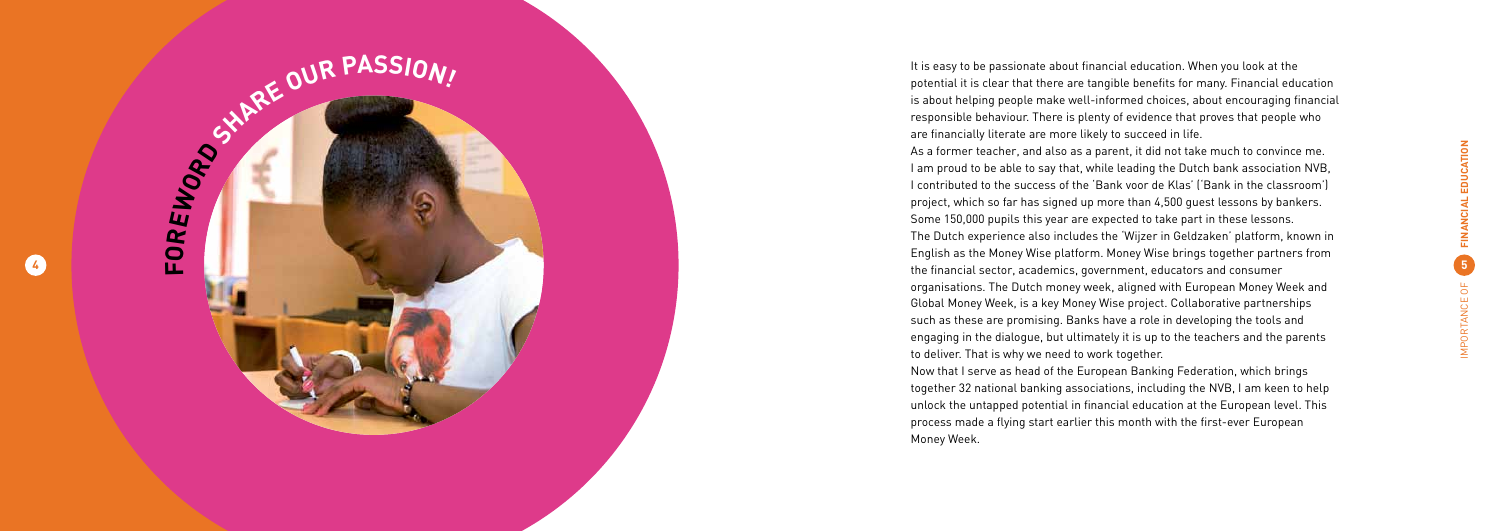European Money Week is about collectively bringing together the different national good practices. What can we learn from each other? How can we inspire teachers? And parents? Students? The collective creativity and energy in European Money Week is amazing. Everyone brings their own solutions but they are all innovative and inventive.



We would like to build on this enthusiasm. The positive energy and passion for financial education that we see reflected in European Money Week has strengthened our commitment to establishing this special week as a regular, annual fixture on the European calendar. I invite you to share our passion.

Wim Mijs Chief Executive, European Banking Federation Brussels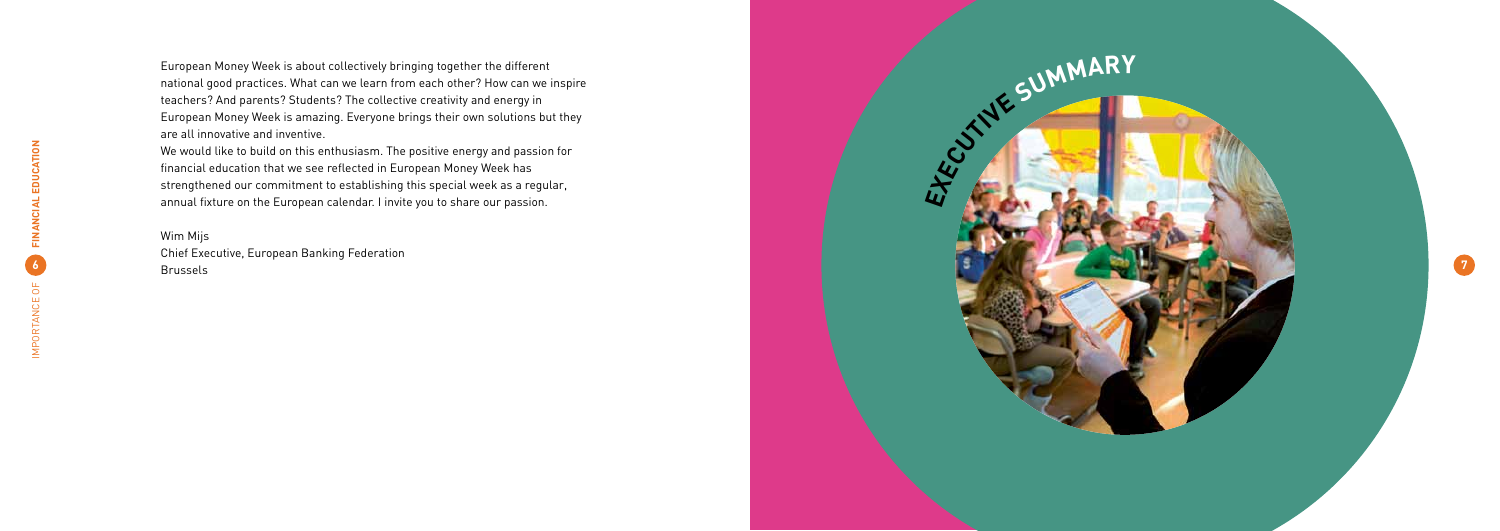**9**

A sustainable financial system rests on two pillars: well-functioning financial institutions and financially competent consumers. Whilst acknowledging the importance of consumer protection, access to financial products and services and regulation of financial institutions, this paper focuses on the demand side, and more specifically on financial education of consumers. The purpose of this paper is to suggest best practices and lessons learned that have emerged from the Dutch financial education program. The underlying goal is to contribute to knowledge sharing between EU members in this important area and to intensify financial education efforts.

The Netherlands has implemented a successful national strategy on financial education based on collaboration between government, financial service providers and NGOs. The multi stakeholder approach, with projects such as a National Money Week and a Pension3day, has proven to be a cost effective method of raising financial awareness and increasing financial competencies. With this approach, government and financial sector have assumed joint responsibility for increasing financial competencies of consumers.

To help raise awareness on the importance of financial education, the European Banking Federation, together with its members in more than 20 European countries, organised the first-ever European Money Week from Monday 9 March to Friday 13 March 2015. The week is dedicated to financial education across Europe and will see a wide range of events – local and national as well as

European – designed to boost public awareness on financial literacy and financial education for young people.

The EBF has committed itself to establishing European Money Week as a regular, annual fixture on the European calendar and expects that the week will grow and evolve during the coming years.

The Netherlands and the European Banking Federation invite other Member States to collaborate and exchange good practises, thereby bringing financial education to a higher level. The Netherlands and the European Banking Federation look forward to discussing in which way financial education can contribute to a single European Market and how the European Union can play a role in advancing financial literacy.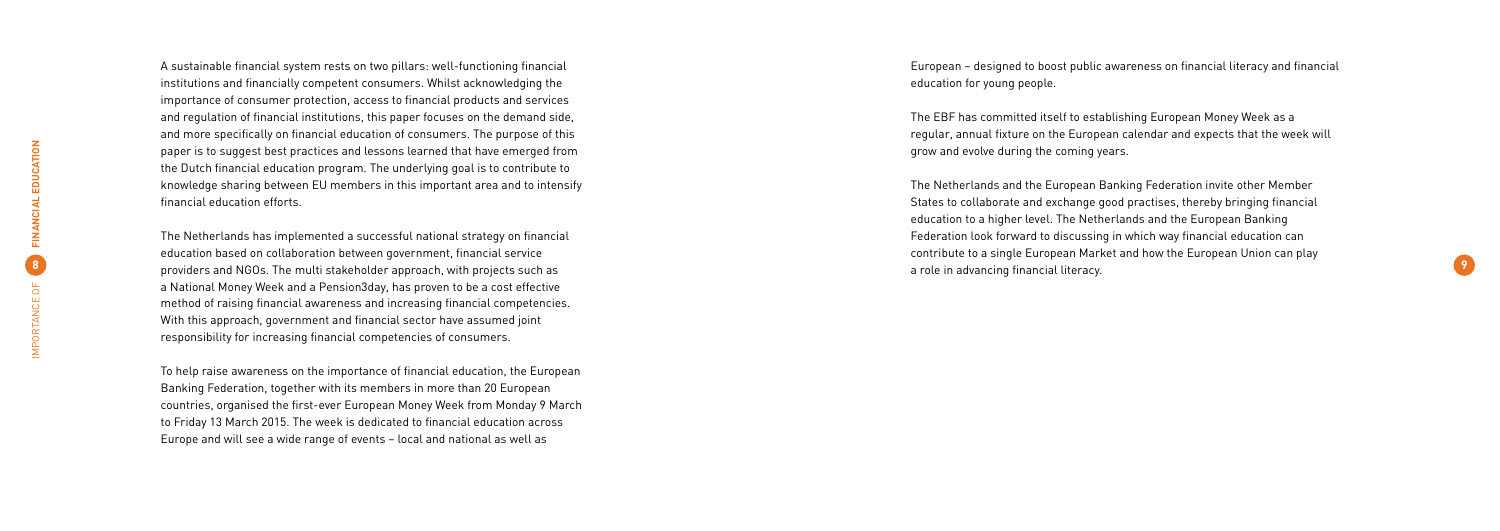

**ED U**

**<sup>C</sup>ATIO<sup>N</sup>**

**10**

# **People lack financial competencies**

**FROBRITANCE** 

Low levels of financial competency have far-reaching consequences, both at a micro and a macro level. People who are financially competent have control over their finances and make responsible choices when faced with questions such as: what sort of holiday can I pay for, which mortgage should I get, how much money can I and do I spend per month, shall I save or borrow, which risks do I insure

# and what do I need to do to ensure my retirement?<br>FINANCIAL COMPETENCY IS A BASIC CONDITION FOR individual welfare and a healthy econom y

Many people do not have sufficient skills in these areas. They do not have control over their expenditures, are unaware of financial risks and are hardly able to oversee the financial consequences of events such as unemployment, divorce, illness or accidents. Money is becoming more invisible, as coins and notes are rapidly being replaced by 'plastic' and 'digital' money. At the same time, continuous reforms lead to large amounts of changing regulation that impact the household wallet, now or in the future. In addition, money is increasingly integrated into our daily lives and financial markets have become more sophisticated, which makes it more difficult for people to manage their household finances. In addition, Problematic debts are a realistic threat. It is primarily the responsibility of consumers themselves to manage their finances.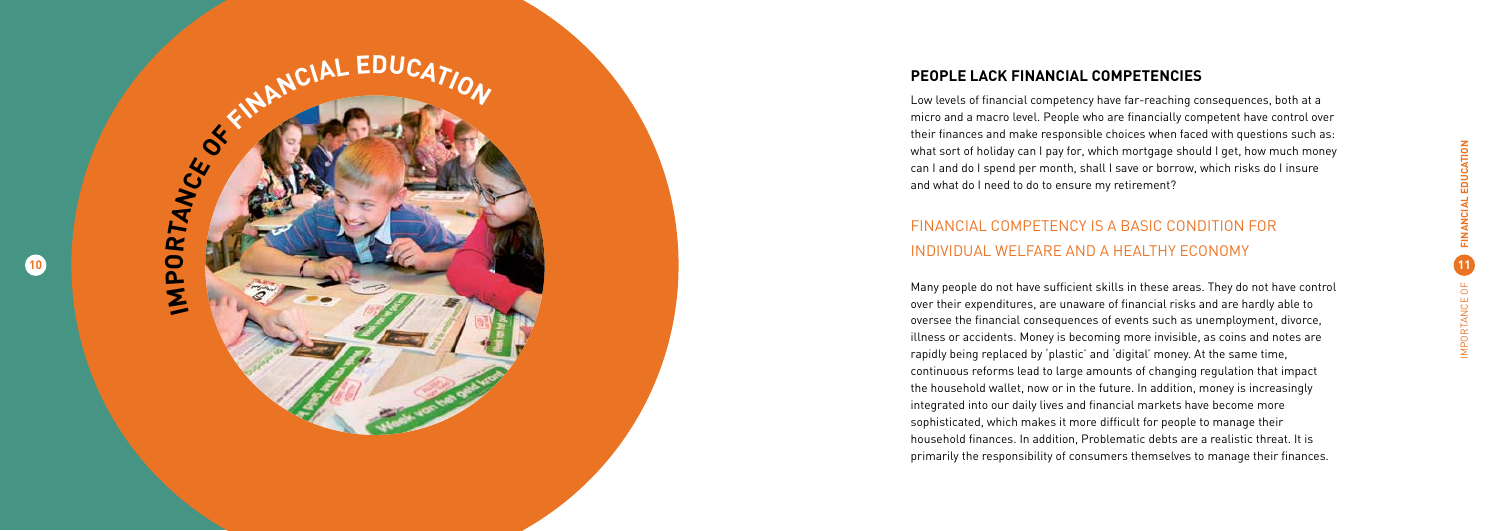# consumer protection and financial education are two sides of the same coin: strengthening THE CONSUMER'S P

However, since financial competency is an important condition for a healthy society, there is also the collective responsibility of the government, the financial sector, regulators and not-for-profit institutions to educate the general public. A better understanding of financial products and services contributes to closing the knowledge gap between consumers and service providers, which results in increased mutual understanding.

**The (lack of) financial skills of the Dutch population in RECENT YEARS**<br> **DEBTS 961,000 HOUSEHOLDS** have a (risk of) problematic debt. <sup>1)</sup> **Children and money 33% of young people** display risky financial behaviour. 2) **SCHOOL CURRICULUM** Dealing with money is not taught in schools. 3)

**12 12 people** indicate that they have insufficient knowledge of financial products.  $4$ 

# **Financial competencies More than 30% of Dutch**

**Financial resilience 41% (5,1 million households)**

is unprepared for a significant decrease in income or sudden expenditures. <sup>5)</sup>

# **Financial unconsciousness One in three people** feel

overwhelmed by financial information.

**PENSION 69% OF DUTCH EMPLOYEES** is fully pension unaware, which indicates that they know nothing about their pension scheme.  $6$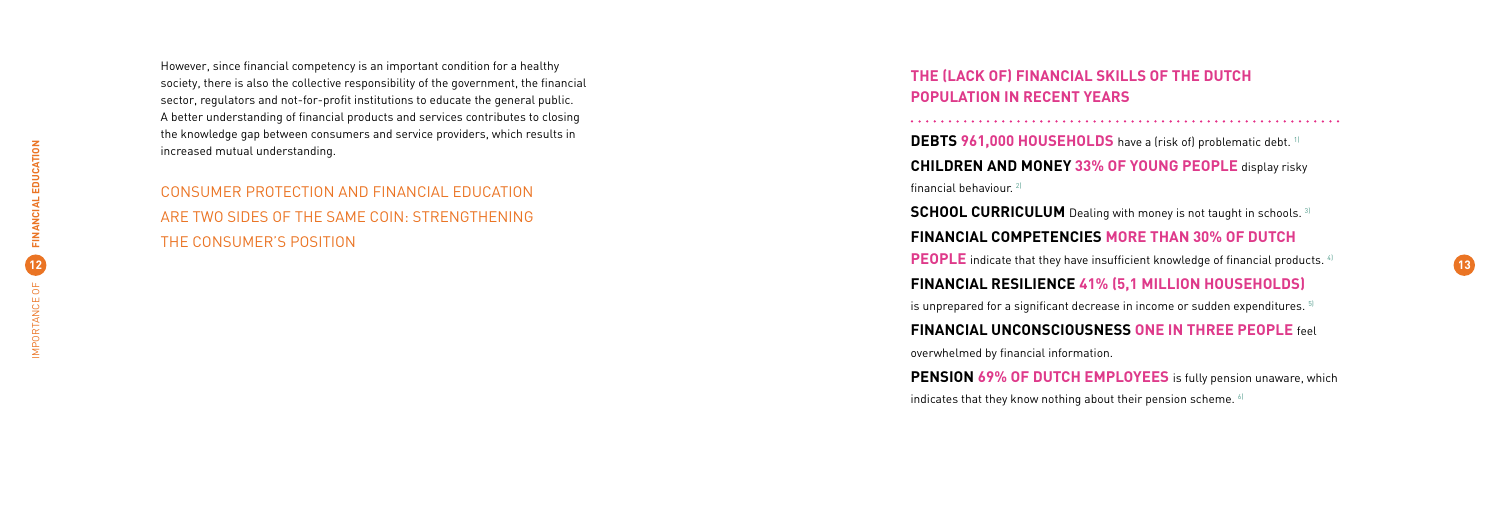**15**

# **Education on top of re gulation**

In recent years, a lot of effort has been put into improving regulation of financial markets. It is equally important to invest in financial education, so that the current generation of young people grow up to be consumers who are capable of making responsible (financial) choices that pave the way to a healthy financial future for themselves and society as a whole. Financial education does not replace regulation. Regulating the behaviour of financial institutions in order to protect consumers and educating consumers to increase their financial competencies are two sides of the same coin, that mutually strengthen each other. The Netherlands has adopted a multi stakeholder approach to financial education, in which government, regulators, financial sector and not-for-profit institutions work together on achieving one goal: to promote responsible financial behavior of consumers. This approach has proven to be a cost effective way of influencing consumers' behaviour in a positive way. As a result of the increased collaboration between public and private organisations, the financial education efforts have increased dramatically and consumers have become more financially savvy.

# . . . . . . . .

# **FINANCIAL EDUCATION AND THE EUROPEAN AGE**

Financial education was already on the European Commission's agenda before the crisis. In December 2007, the Commission published the Communication 'Financial Education', in which the role of financial education in the Internal Market and the importance for consumers, society and economy were set out. In addition, the Commission published eight principles for financial education programs and four concrete initiatives. In August 2008, the Commission set up the Expert Group on Financial Education (EGFE) for a three year period. The Commission decided not to extend the mandate of the EGFE but to follow the work of OECD's International Network for Financial Education (INFE) that was set up in 2003 to stimulate the exchange of best practises and lessons learned. In its Green paper on the Capital Markets Union of the 18th of February 2015 the European Commission stated that strengthening financial literacy would enable consumers to choose financial products more effectively and easily, and compare products.

G20 and Financial Stability Board are actively promoting financial education as an important driver for sustainable development. Both the European Council and European Parliament have encouraged Member States to increase their financial education efforts. The European Parliament, in its initiative report on a new agenda for European Consumer Policy (2012/2133(INI)) that was adopted on the 11th of June 2013, took the view that education (including financial education) and empowerment of consumers need to be lifelong, and should begin at school.

- 
- 
- 
-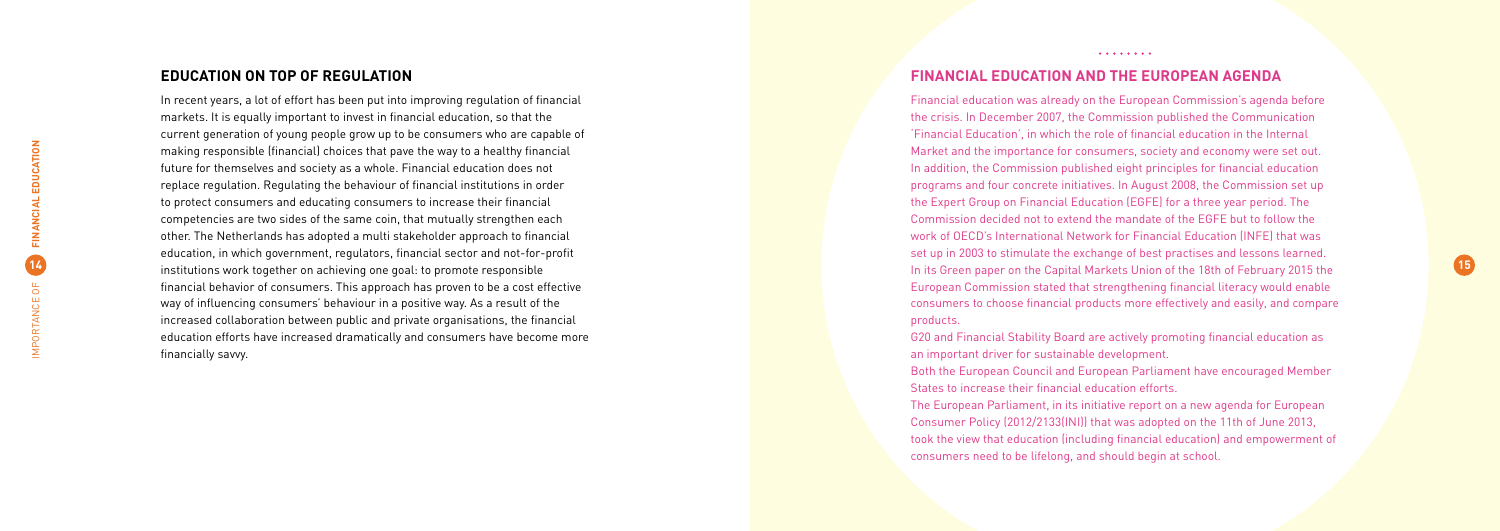

On the directive on the comparability of fees related to payment accounts, payment account switching and access to payment accounts with basic features (2013/0139(COD)) its was noted that In order to minimise the risk for consumers to become financially excluded, Member States should improve financial education, including at school, and combat over-indebtedness. According to the European Banking Authority, EBA consumer trends report 2014 Financial literacy is one of trends and issues identified in 2014. The EBA is entitled to review and coordinate financial literacy and education initiatives by national authorities and it is in the process of assessing how best to fulfil this mandate. In the meantime, and until initiatives are decided upon, the EBA will be considering measures as part of its work on product oversight and governance. This will include examining the role there is for manufacturers to take into account the degree of financial capability of consumers when developing and marketing products.

# . . . . . . . . **The importance of financial education in EU policy**

Recently the Council Conclusions on Finance for Growth and the Long-term Financing of the European Economy of 9 December 2014 said: 'In the pursuit of greater efficiency and competitiveness, high standards of market integrity and consumer as well as investor protection, should be maintained, in particular in retail markets, where financial literacy is also important'.

There has been no coordination and synergy between the European initiatives so far, whereas a financially capable population is an important driver for a vital (future) European economy. This paper strives to offer a framework and a list of best practices for a European approach.

Financial education is a central theme in the current complex financial market. It is presumed that financial education initiatives will increase consumer knowledge and confidence in cross border transactions, thus supporting the completion of the EU Single Market. Improving consumers' understanding of matters such as product characteristics, terms and risks remains a contributing factor in increasing consumer confidence in financial markets. Moreover, financial education plays a central role in directives for amongst others retail investment, insurance, credit and payment, as well as in various compensation schemes. In the financial reform agenda after the crisis, the Commission has taken measures to regulate the market for basic financial products that aim to improve transparency and supervision. Markets in Financial Instruments Directive, MiFID II prescribes for all channels which information needs to be provided for investment services. The Consumer Credit and Mortgage Credit Directives and the Packaged Retail Investment Products, PRIPS directive contribute to better consumer protection. These Directives introduce the principle of responsible lending. In all these regulatory measures, financial education plays an important role, because financial capability is an essential factor in restoring and maintaining the trust in the European financial system and in responsible use of financial products and services.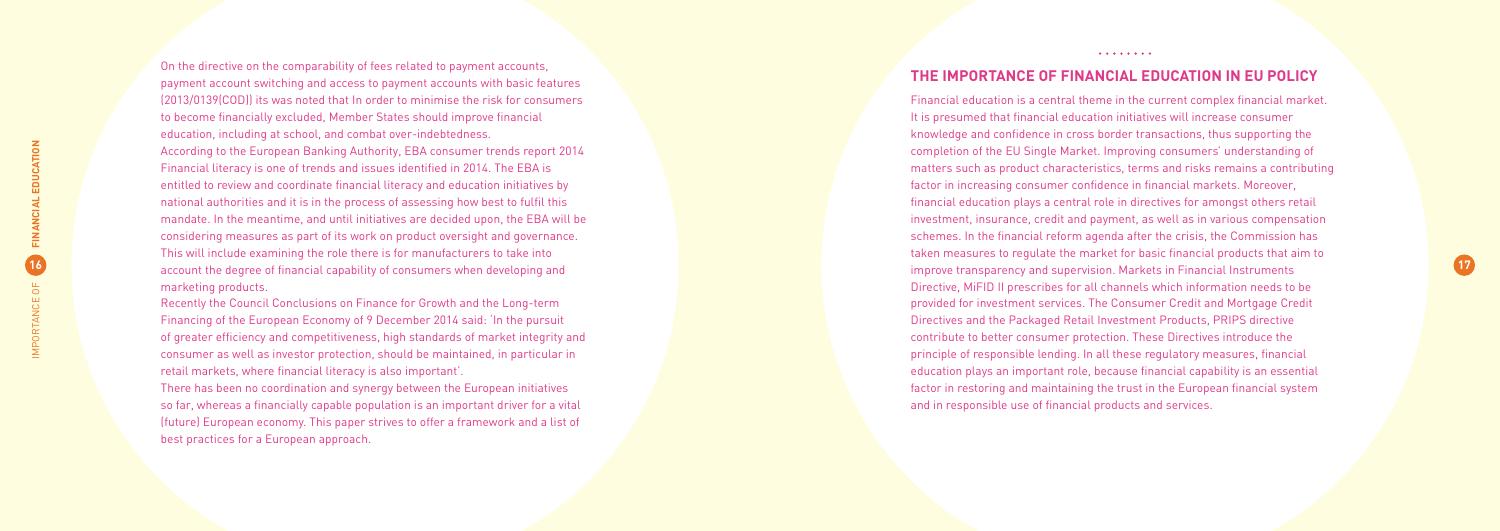**19**IMPORTANCE OF **FINANCIAL EDUCATION**





European Money Week is an initiative of national banking associations in more than 20 European countries under coordination of the European Banking Federation in Brussels. The week shares and celebrates the national achievements in financial education. It consists of a series

of events both at national and European levels, with the aim of raising public awareness on financial literacy and, more particularly, improving financial education for students at elementary and secondary schools. Further, the aim is to improve the level of financial education in Europe by exchanging established good practices established at different national levels. At the EBF European Money Week is managed by the Financial Education Project Group, which includes national financial education experts from 32 national banking associations. This group acts as facilitator for exchange of ideas and information about good practices and aims to provide inspiration for anyone in Europe who is, directly or indirectly, involved in financial education. It can also serve as a basis for a wider financial education platform that can include also relevant NGOs and government institutions. The EBF created a specific website dedicated to financial education. The European Money Week website www.europeanmoneyweek.eu presents an overview of current practices in the field of financial education in Europe, together with good practices, in particular from those countries that have agreed to actively participate in European Money Week 2015 project. The good practices shared include government initiatives as well as projects managed by national banking associations.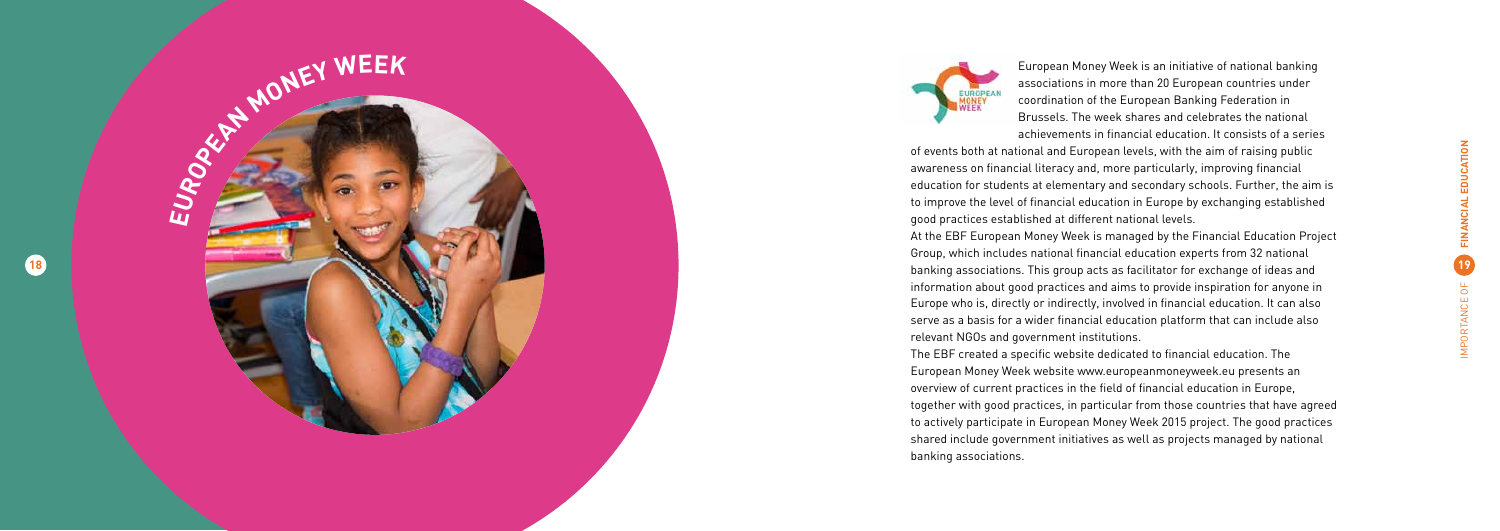This 2015 edition will offer a variety of activities across Europe. At national level, national banking associations and their stakeholders will notably organize seminars, conferences and roundtables on financial education; will coordinate 'Invite a banker in your classroom' sessions, will launch financial literacy websites, apps and campaigns, will provide teachers trainings or will even contribute to the creation of learning and teaching materials. At the EU level, the EBF is organizing a roundtable discussion as the launch event of the week, a quiz night with its stakeholders and MEPs, dialogue sessions with college students, visits to secondary schools,… to stress the importance of financial education in ensuring children are tomorrow's responsible and independent adults.





# CAN OR FEB **MENTED**

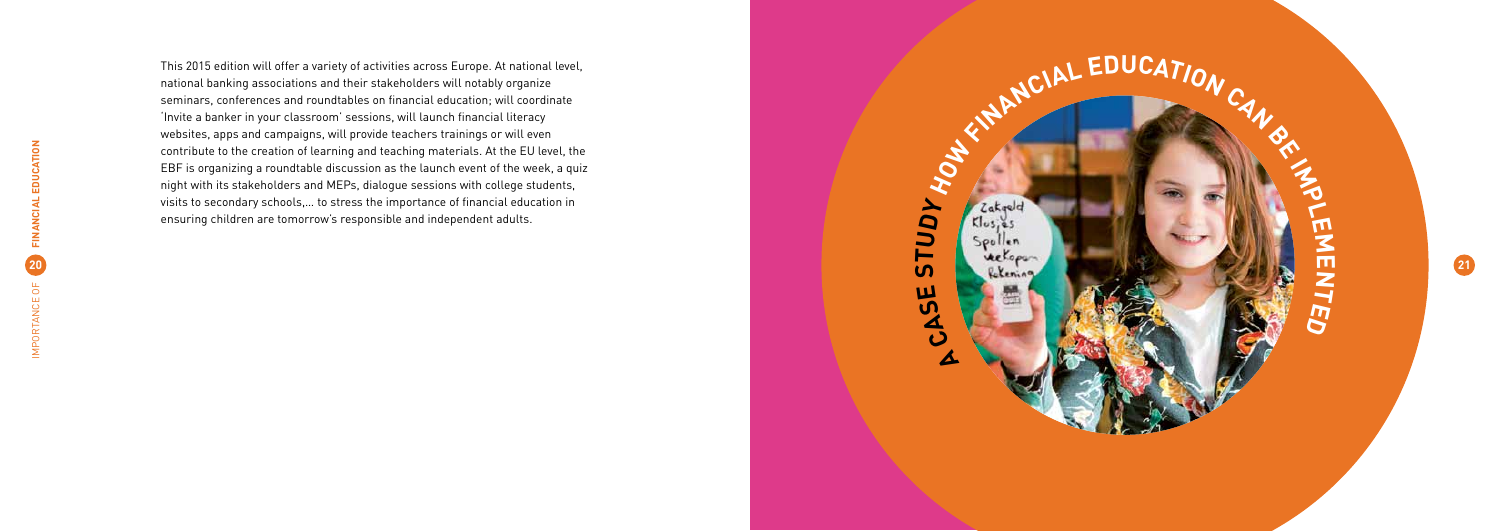# **H i story of financial education in the Netherland s**

Since 1979, the National Institute For Family Finance Information (Nibud) has been giving advice on money matters. Initially, Nibud focused on providing budget advise to families, but over the course of the years, it has extended its role. Nibud now also aims at professional intermediaries, teachers and consultants in the fields of mortgage, insurance, savings and loans.

Over time, the number of organisations involved in financial education grew gradually. However, the efforts were limited and they lacked coordination, as a result of which financial education was fragmented and the consumer had no overview.

# **Nibud pro ject s**

A few examples of Nibud projects are:

- Research amongst students and parents' evenings (since 1984).
- • Website for youngsters (since 2001).
- Teaching package for secondary schools (In & Out, since 2005).

**PENSION3DAY 20% OF EMPLOYEES** was reached during the first edition of the Pension3day. Of those reached, 40% took action.

# **SEPTINANCIAL EDUCATION**



**Financial education** is on the agenda of stakeholders and media.

**The 2 MILLION VISITORS** per year. **PRIMARY SCHOOLS** participated

**N** immediately spends most of their

| A SELECTION OF THE RESULTS O<br><b>IN THE NETHERLANDS 71</b> |
|--------------------------------------------------------------|
| <b>FINANCIAL EDUCATION</b> is on the ag                      |
| <b>THE MONEYWISE WEBSITE has over</b>                        |
| <b>NATIONAL MONEY WEEK 37% OF</b>                            |
| in the second National Money Week.                           |
| <b>SPEND MONEY 14% OF CHILDREI</b>                           |
|                                                              |

money, compared to 26% in 2008. 8)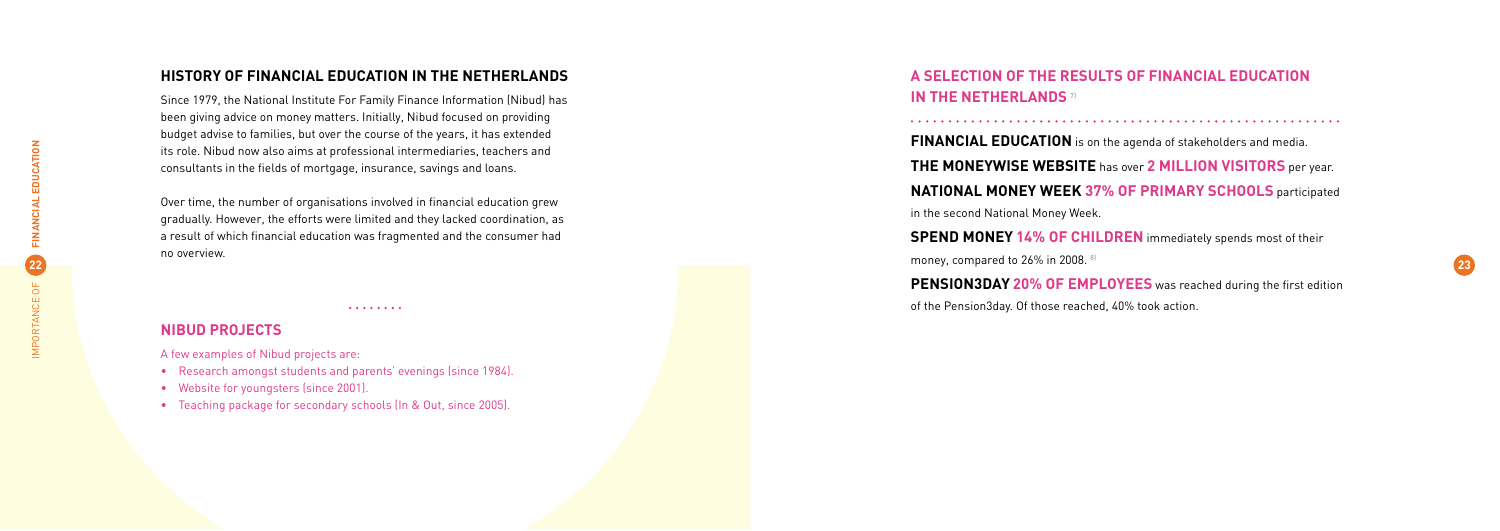# **25**

# **National strate g y on financial education**

In 2006 the Dutch Ministry of Finance initiated the Money Wise Platform to recognise the importance of financial education and to create a coordinated national approach. In this platform, some forty-five partners from the financial sector, government, public and consumer organisations, and the field of science have joined forces to help consumers to become money wise.

THE NETHERLANDS HAS ADOPTED A MULTI STAKEHOLDER APPROACH TO FINANCIAL EDUCATION, IN WHICH FORCES ARE JOINED TOWARDS A MAXIMUM IMPACT FOR CONSUMERS

- Advancing responsible financial behaviour is the key focus area.
- 2 Pocusing on specific life events and related targed groups.
- 3 More impact by pooling strengths.
- 4 More impact through professional development.
- 5 More impact through innovation.

In 2008, the Platform launched a national financial education strategy. Thanks to the 2008-2013 Money Wise Action Plan, concerted action is now being taken to boost financial education. In 2014, the platform launched the revised National Strategy for Financial Education, which increases the focus on actually influencing financial behaviour. Through joint activities, sharing knowledge and constantly highlighting this topic, the consumer's position in the financial domain is being strengthened. Each stakeholder contributes from its own role and responsibility. The government has a coordinating role, while the financial sector is active in initiating and implementing a variety of projects and programs as part of their charitable work and/or as a customer service.

# **MONEY WISE PLA**

### **Mission**

Money Wise is the platform in which partners pool their strengths to advance responsible financial behaviour in the Netherlands.

## **Strategic starting points**

## **Honorary Chair: Queen Máxima**

Her Majesty Queen Máxima of the Netherlands is Honorary Chair of the Money Wise Platform. In this capacity, she highlights the importance of financial education and sensible money management, for young people in particular. She underlines the importance of financial awareness and of working together to achieve it. Her support results in enormous public attention and media coverage, and leads to more awareness with consumers and increases the sense of urgency with stakeholders.

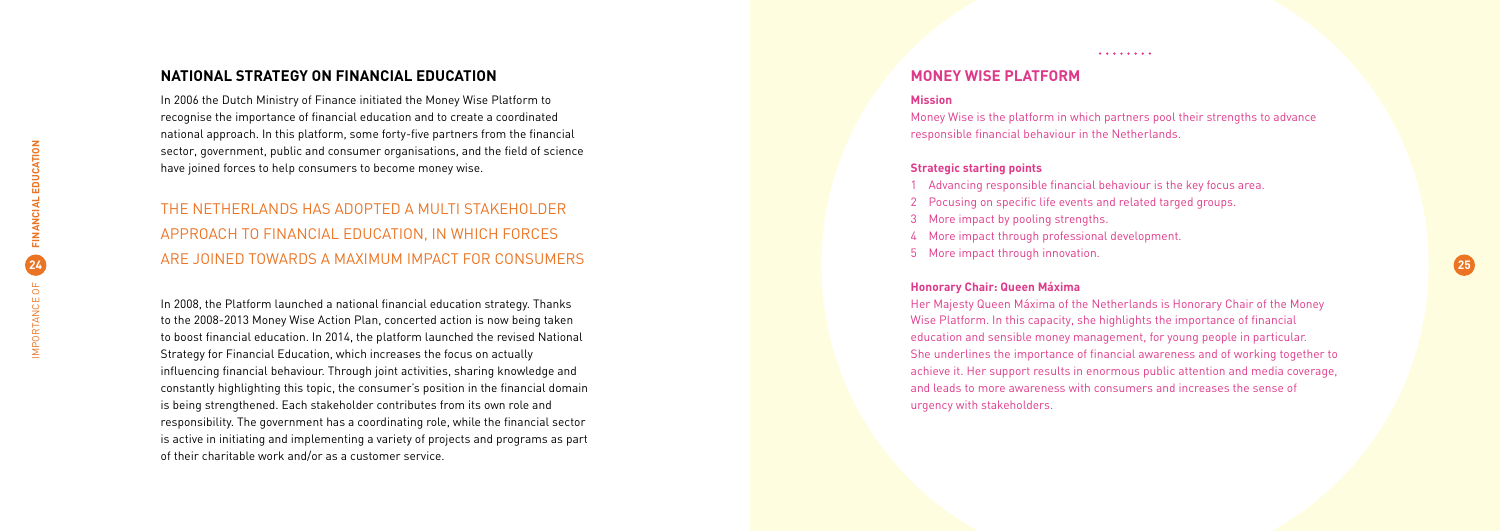Organisations such as Nibud, the Consumers' Association and the financial supervisors play prominent roles as independent experts and research partners. The platform is financially supported by the government and the financial sector.

The Money Wise Action Plan is based on studies and surveys commissioned by the platform and its partners. The platform focuses on three aspects of responsible financial behaviour: (1) money management, (2) financial planning and (3) choosing financial products.

# **Be s t practice s**

### **National Money Week**

**26 27** A good example of the multi stakeholder approach is the National Money Week. The Week is organised for primary school children and brings together a high concentration of initiatives for lessons about dealing with money. During the week, a large number of schools, businesses, NGOs, broadcasting companies and local governments offer a programme of activities for children, such as guest lessons in schools, museum visits, theatre, teaching programs, debates, newspapers in the class room, television programmes et cetera. The concentration of activities in one week leads to a lot of attention in media and in schools. An accompanying effect is that the participants of the National Money Week inspire and meet each other, as a result of which further collaboration in the area of teaching finances to children originates. The National Money Week has had a very positive impact on both children and -participating organisations.

During the fourth edition of the National Money Week – which took place in 2014 – 37% of all primary schools actively participated, while 50% of the parents knew about the National Money Week. Perhaps most importantly, the National Money Week has raised the attention of policy makers for the importance of financial education, particularly for young people.

THE NATIONAL MONE Y WEEK AND THE PENSION3DAY HAVE PROVEN TO BE EFFECTIVE IN JOINING FORCES TOWARDS INCREASING FINANCIAL AWARENESS FOR SCHOOL CHILDREN AND RAISING PENSION AWARENESS

### **Pension3day**

A second interesting example is the Pension3day. In the Netherlands, many people lack basic understanding of pension schemes – including their own. They perceive pension as a complicated topic and they have the tendency to postpone looking at their retirement income. In an effort to join forces between pension funds, government and employers, the Money Wise Platform organises the Pension3day, during which pension funds, employers, government, insurance companies and non-profit organisations stimulate people to look into their pension. In the fourth of the Pension3day in 2014, more than 250 different organisations throughout the country participated.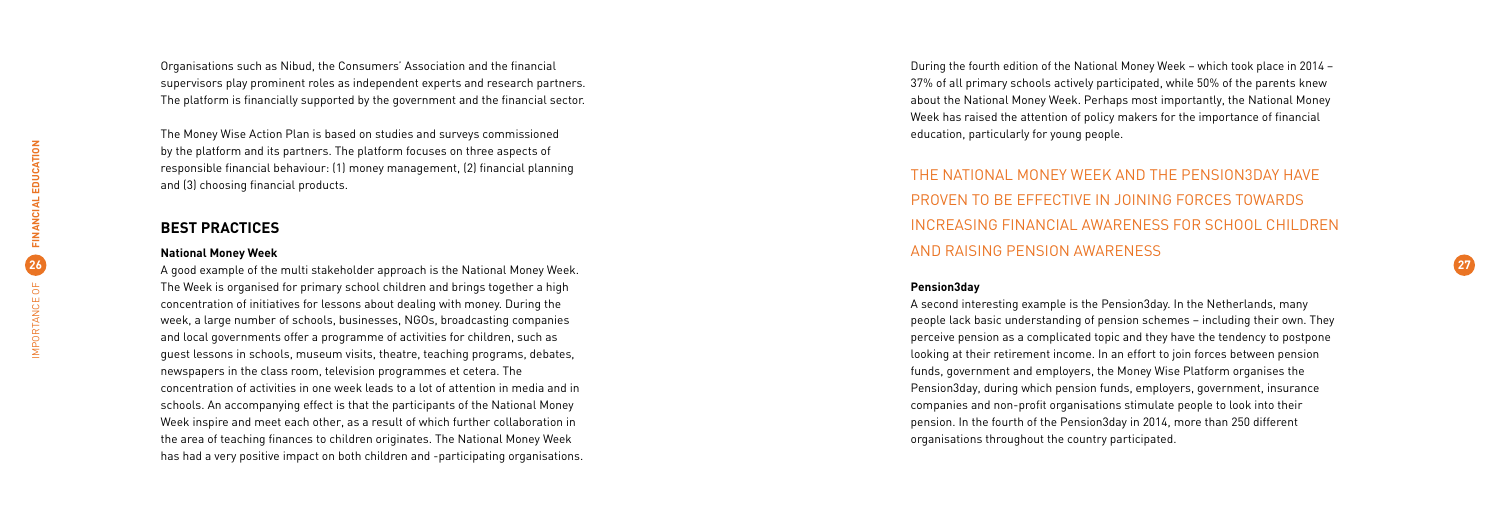Online tools were made available that gave consumers personalized and actionable information on their pension situation. Over 20% of the working population is familiar with the Pension3day and 8% of the working population took action with respect to their pension.

# **Challenges**

Although the multi stakeholder approach appears to work, there are challenges. Two of those challenges are: (1) making sure that parties take on their responsibility and (2) actually influencing consumers' behaviour.

### **Responsibility**

responsible for actively contributing to financial education. At the same time, getting commitment from the right stakeholders is difficult. Three questions associated with this are:

Who is responsible? As an example: who is responsible for introducing financial education into the school curriculum? From the perspective of financial education, one would expect the Ministry of Education to assume responsibility. By including financial education in the learning objectives, the Ministry of Education could directly influence schools to address the topic in the classrooms.

**28** There is an increasing amount of scientific research in the area of behavioural **29** There is an increasing amount of scientific research in the area of behavioural **29** There is an increasing amount of scientific res There is an increasing amount of scientific research in the area of behavioural economics that indicates that education in the traditional sense of providing information does not lead to a change in behaviour. As an example, children and youngsters that only received financial education in school in terms of the transfer of information do not manage money better than before. <sup>9]</sup> Education should there-fore go further than the transfer of information.

Who feels responsible? In the same example as above, the responsibility is assumed by the Ministry of Finance through the Money Wise platform. The platform has a catalyst function for the topic. The platform partners see anchoring of financial education in schools as an important spearhead, but they cannot directly determine the learning objectives of schools.

Who takes responsibility? Since the start of the platform, a large number of organisations, including banks and insurance companies, have developed programs for various target groups. Additionally, activities have become more coordinated through (informal) leadership.

### **Influencing behaviour**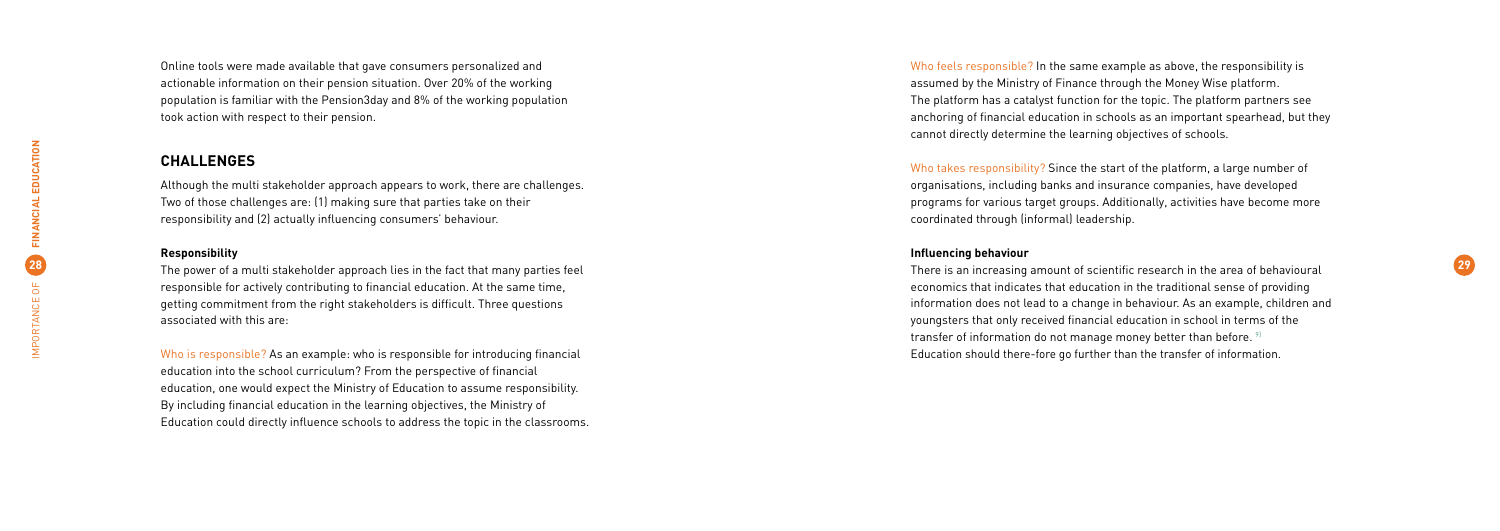Education can be effective, when it:  $10$ 

- complements a context and choice architecture that promotes responsible financial behaviour;
- • focuses on listening instead of sending;
- • is made actionable, in the sense that on top of providing information, choices are offered;
- is made relevant for the individual, for example by aligning to life events such as job change, marriage or moving house;
- • calls upon an individual's responsibility, for example by addressing someone as a parent or spouse;
- **30 31** • learns from the world of marketing and advertising in the way that these fields of expertise make use of knowledge on behavioural studies and psychology;
	- • starts at an early stage;
	- • includes teachers and parents in case of youth financial education.

It is a challenge to translate these insights into practical interventions. In this area, the partners in the Money Wise Platform join forces as well, amongst others by sharing experiences and best practices and by integrating them into projects like the National Money Week and the Pension3day.



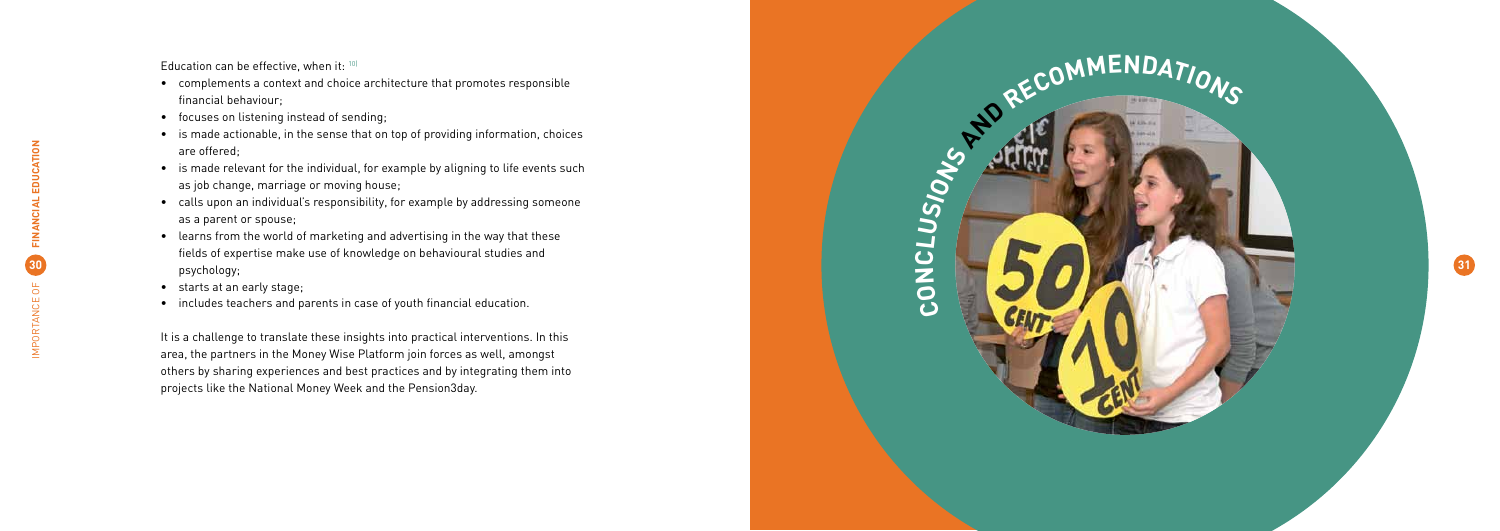# **CONCLU SION S**

Money is an integrated aspect of our lives. Consumers have to deal with a large number of parties and choices when it comes to dealing with money matters. Additionally, financial topics are often complex or perceived to be complex. These two elements imply that financial education requires an integrated approach.

With the Money Wise Platform, the Netherlands has created a platform to coordinate all national efforts in the area of financial education. This approach has a number of benefits, including:

Cost effectiveness Existing projects, initiatives and organisations are reused and the wheel and can benefit from each others' best practises.

Innovation New forms of collaboration have emerged between public and private organisations, leading to innovative ways to improve financial awareness.

**32** strengthened. Through knowledge sharing, partners prevent having to reinvent **and a strengthened.** Through knowledge sharing, partners prevent having to reinvent **and a steaded as a strengthened.** Through knowledge sh Consumers have to deal with a large number of parties and choices when it comes to dealing with money matters. Financial topics are often complex. These two elements imply that financial education asks for an integrated approach.

Mutual understanding The involvement of financial institutions in financial education efforts, for example through guest lessons in schools, has had a positive impact in both directions, resulting in increased mutual understanding between consumers and financial professionals.

It has become apparent that a coordinated approach can be effective, under the condition that there is strong leadership. As a result of the collective initiatives, financial education is now definitively on the agenda of stakeholders and media. Per year, 1.1 million people visit the platform's website in search of information on financial questions. The attention for financial education in schools is starting to have an effect on the financial behaviour of children. A recent study asked children what they do with their pocket money. It turns out that children have become more frugal. Only 14% of the interviewees immediately spend most of their money, compared to 26% in 2008.

THE NETHERLANDS RECOMMENDS TO INITIATE A EUROPEAN MONE Y WEEK FOR SCHOOL CHILDREN AS A CATALYST FOR EUROPEAN COLLABORATION IN THE AREA OF FINANCIAL EDUCATION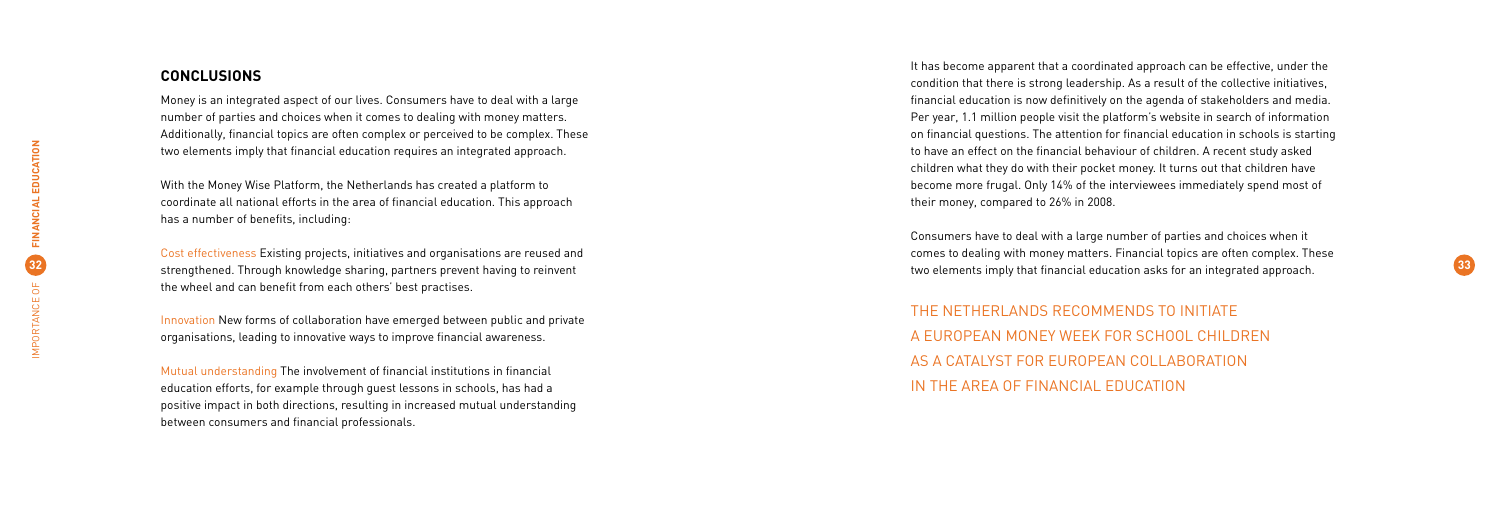# **RECOMMENDATION S**

The Dutch multi stakeholder approach can be used as a source of inspiration by Member States that wish to implement a cost effective strategy for financial education. Although the context differs between Member States, the following recommendations might be valid in a variety of contexts:

Reuse best practises Look for organisations and initiatives that are available in the field of financial education. Prevent reinventing the wheel and focus on reusing and strengthening existing initiatives.

Join forces Projects like the National Money Week, the Pension3day and the activities have a much larger impact than the efforts of each individual organisation.

Consider finding a figurehead A public figure with authority – through informal leadership – can help to raise public awareness and increase the sense of urgency with stakeholders.

Invest in children and youth Start education at a young age through parents, the school program and youth communications, so that tomorrow's adults are more capable of managing their finances as adults.

**34 35** Money Service enable partners to work together in such a way that their joint The Netherlands is anxious to discuss with other EU Member States which of these recommendations could work in their specific national contexts. The Netherlands and the European Banking Federation invite other Member States to collaborate and share experiences with the aim of bringing financial education to a higher level. In addition, the Netherlands and the European Banking Federation recommend to build upon the European Money Week to integrate financial education into school curricula across the European Union.

Use online tools Online tools can be effective in personalizing complex information towards the individual households' situation and provide specific, actionable tools that help them improve their financial situation.

Aim at knowledge, skills and behaviour Solely an increase of knowledge is insufficient to actually change behaviour. It is equally important to improve skills and to develop sound financial habits. And to create a choice architecture that promotes responsible financial behaviour.

Measure Include a process for monitoring progress and impact assessment.